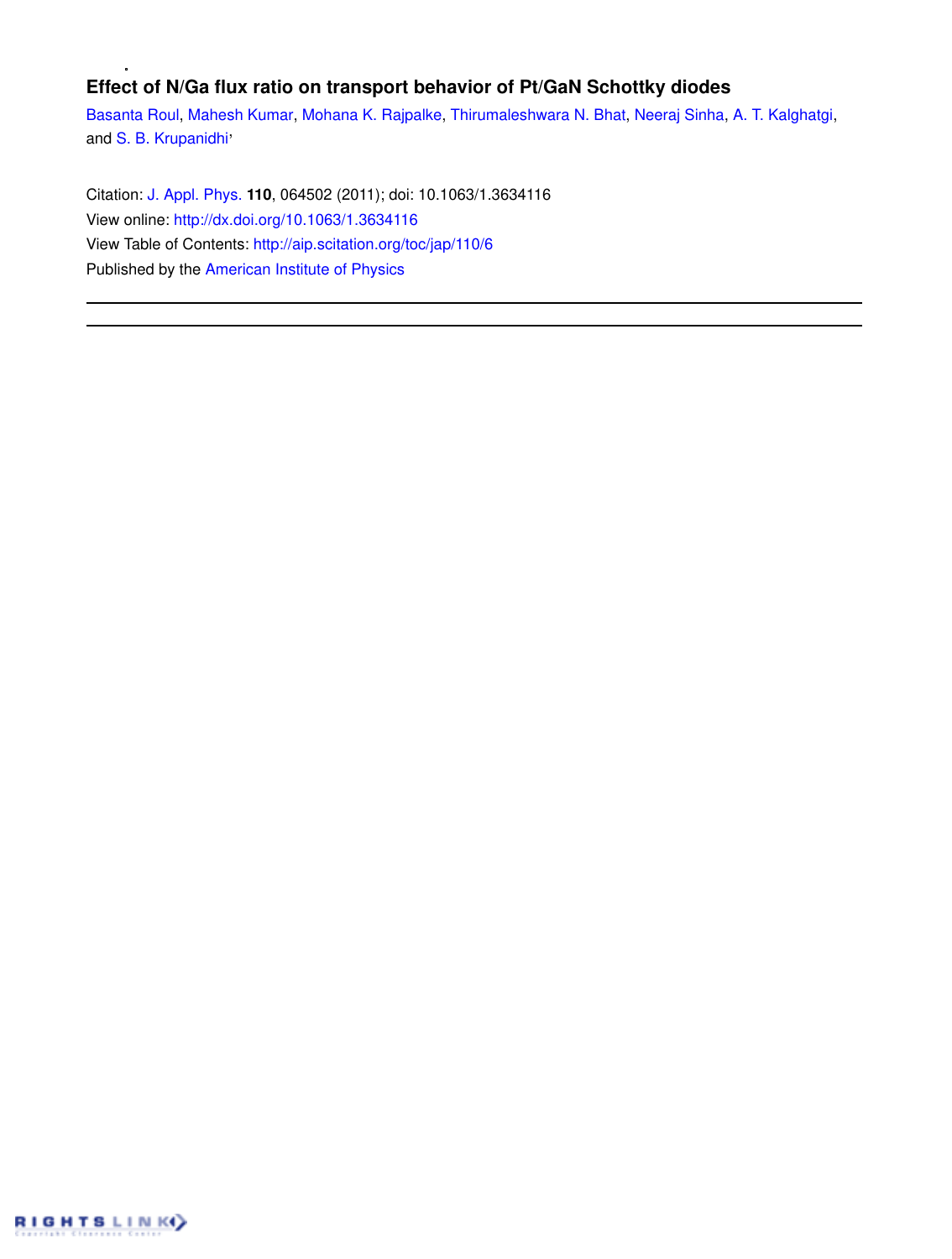## Effect of N/Ga flux ratio on transport behavior of Pt/GaN Schottky diodes

Basanta Roul,<sup>1,2</sup> Mahesh Kumar,<sup>1,2</sup> Mohana K. Rajpalke,<sup>1</sup> Thirumaleshwara N. Bhat,<sup>1</sup> Neeraj Sinha,<sup>3</sup> A. T. Kalghatgi,<sup>2</sup> and S. B. Krupanidni<sup>1,a)</sup>  $1$ Materials Research Centre, Indian Institute of Science, Bangalore-560012, India  $^{2}$ Central Research Laboratory, Bharat Electronics, Bangalore-560013, India <sup>3</sup>Office of Principal Scientific Advisor, Government of India, New Delhi-110011, India

(Received 7 April 2011; accepted 4 August 2011; published online 16 September 2011)

GaN films were grown on c-plane sapphire by plasma-assisted molecular beam epitaxy (PAMBE). The effect of N/Ga flux ratio on structural, morphological, and optical properties was studied. The dislocation density found to increase with increasing the N/Ga ratio. The surface morphology of the films as seen by scanning electron microscopy shows pits on the surface and found that the pit density on the surface increases with N/Ga ratio. The room temperature photoluminescence study reveals the shift in band-edge emission toward the lower energy with increase in N/Ga ratio. This is believed to arise from the reduction in compressive stress in the films as is evidenced by room temperature Raman study. The transport studied on the Pt/GaN Schottky diodes showed a significant increase in leakage current with an increase in N/Ga ratio and was found to be caused by the increase in pit density as well as increase in dislocation density in the GaN films.  $© 2011$  American Institute of Physics. [doi:10.1063/1.3634116]

## I. INTRODUCTION

In recent times, GaN-based materials have received considerable attention due to their potential applications in lightemitting diodes (LEDs), high electron mobility transistor (HEMTs), laser diodes, UV detectors, and high temperature/ high power electronics.<sup>1–5</sup> The most attractive property of GaN is its direct wide bandgap  $(\sim 3.4 \text{ eV})$ , which allows an efficient emission at room temperature. GaN can be alloyed with AlN and  $InN<sub>1</sub><sup>7–9</sup>$  which allows tuning of the bandgap and emission wavelength ranging from ultraviolet (UV) to near infrared (IR) region. However, since the lattice parameter and thermal expansion coefficient of GaN are not well matched to the under lying sapphire substrate, the epitaxial growth of GaN generates huge densities of dislocations,  $10-12$ which largely affects the electronic and optical properties. However, there are some novel methods like epitaxial lateral overgrowth  $(ELO)$ ,<sup>13</sup> use of appropriate nucleation layers,<sup>14</sup> etc. that can reduce the density of dislocation in the films and may lead to improvements in the performance of GaNbased optoelectronic devices. The understanding of the growth condition of GaN films and its effect on metal contacts to GaN are also an important issue, because the performance of the GaN based devices can be limited by the quality of the films. In this work, we have grown GaN epitaxial films on c-sapphire by plasma assisted molecular beam epitaxy with different N/Ga flux ratio and studied the effect of flux ratio on structural and optical properties. The electrical characteristics of Schottky contacts to GaN have also been investigated. In regard to Schottky behavior study, we have fabricated Pt/GaN Schottky diodes and studied the effects of N/Ga flux ratio on electrical characteristics based on thermionic emission model.

#### II. EXPERIMENTAL PROCEDURES

The GaN films used in this study were grown on a sapphire substrate by plasma-assisted molecular beam epitaxy. Prior to growth, the sapphire substrates were degreased with organic solvents, and etched in a hot solution of  $H_2SO_4$  and  $H_3PO_4$  ( $H_2SO_4$ :  $H_3PO_4 = 3:1$ ) for 20 min, rinsed with deionized water and then dried with nitrogen gas. The substrates were thermally cleaned at  $750^{\circ}$ C for 30 min and then subjected to nitridation treatment for 30 min at  $700\,^{\circ}$ C. After substrate nitridation, the films were grown by using two step processes, growth of low temperature GaN buffer layer of thickness 20 nm at  $500^{\circ}$ C followed by high temperature (750 $\degree$ C) epilayers. The samples investigated in this study were grown for 3 h with different N/Ga flux ratio. Here, we varied the nitrogen beam equivalent pressure (BEP), while the gallium BEP was kept  $5.6 \times 10^{-7}$  mbar to obtain the different N/Ga flux ratio. The N/Ga ratios for the samples were 18.8 (sample-A), 29.4 (sample-B), and 40.1 (sample-C). RF power of nitrogen plasma was kept constant at 350 W for all the growth. The as-grown samples were characterized by high-resolution x-ray diffraction (HRXRD), scanning electron microscopy (SEM), room temperature photoluminescence (PL) spectroscopy, and Raman spectroscopy. The structural characterization of GaN films were carried out by HRXRD measurements using a double crystal four-circle diffractometer (Bruker-D8 DISCOVER) with Cu Ka  $(\lambda = 1.5418 \text{ Å})$  radiation. The surface morphology of the grown samples was observed by SEM measurements using high resolution field emission FEI (SIRION) system. Room temperature PL was carried out by using He-Cd laser with 325 nm wavelength. Raman spectroscopy measurements were used for strain analysis of the films and were carried out using  $Ar^+$  laser with 514 nm wavelength. The electrical characteristics of Schottky contact to GaN have investigated. a)Electronic mail: sbk@mrc.iisc.ernet.in. **Example 2018** For this, we fabricated Pt/GaN Schottky diodes and studied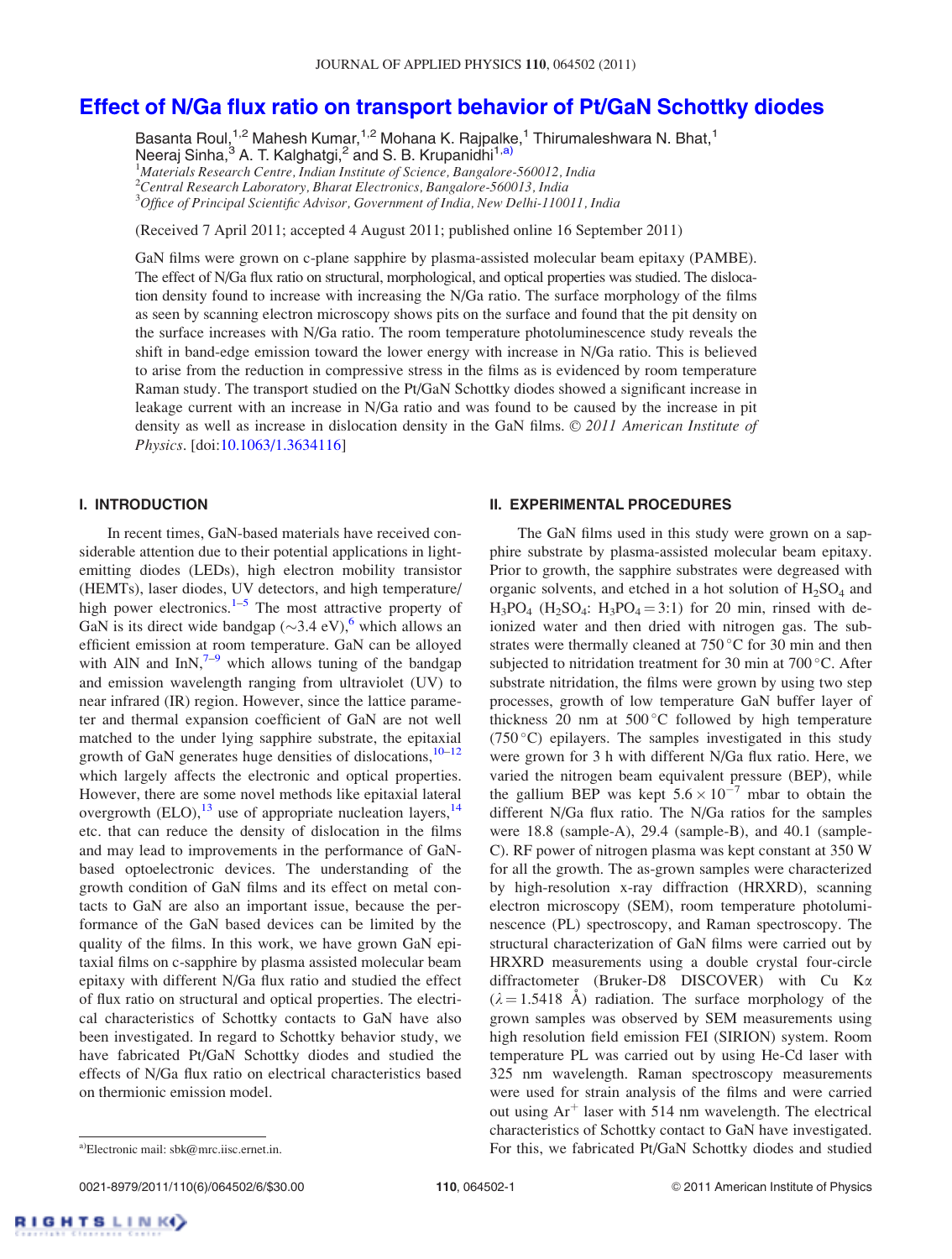the effects of N/Ga flux ratio on electrical transport properties. The inner circular Schottky contact of diameter 600  $\mu$ m was made on GaN films by depositing Pt (200 nm) metal using RF-sputtering. Then, the outer circular ohmic contact of diameter 1000  $\mu$ m was made by thermally depositing Al (thickness  $\sim$  200 nm) metal. Finally, the device was annealed at  $200\degree$ C for 20 min. The room temperature *I-V* measurements were performed by taking one contact from Pt metal and another from Al metal by using computer interfaced Agilent-4155 source meter system. The room temperature Hall measurements were performed on the GaN samples to determine the nature of current transport mechanism present in the Schottky diodes.

### III. RESULTS AND DISCUSSION

Figure 1 shows a  $2\theta$ - $\omega$  HRXRD scan of GaN films grown on c-plane sapphire substrate. The peaks at  $2\theta = 34.56^{\circ}$  and  $72.81^{\circ}$  are assigned to the (0002) and (0004) planes of the GaN films. The strong peak at  $2\theta = 41.69^{\circ}$  is assigned to the  $Al_2O_3$  (0006) reflection. The structural quality of the films was evaluated from the X-ray  $\omega$ -scan rocking curves. In GaN films there are different kinds of threading dislocations (TDs) present, like screw TDs, edge TDs and mixed TDs, which affect the FWHM of X-ray rocking curves. The X-ray rocking curves for symmetric (002) and asymmetric (102), (104), (105), and (121) GaN reflections were carried out. The FWHM values for different reflections are given in Table I. It is found that the FWHM of the asymmetric reflection is higher than the FWHM of symmetric reflections, i.e., the GaN films are defective structure with a large edge  $TDs<sup>15</sup>$ . The rocking curve of the symmetric (002) and asymmetric (121) GaN reflections are shown in the Fig. 2. The dislocation density of the GaN films were estimated from the following equations:  $16$ 



FIG. 1. (Color online)  $2\theta$ - $\omega$  HRXRD scanning curve of GaN films grown on sapphire substrate.

TABLE I. The FWHM (deg.) of both symmetric and asymmetric X-ray rocking curves.

| Reflection | (a); $N/Ga = 18.8$ | (b); $N/Ga = 29.4$ | (c); $N/Ga = 40.1$ |
|------------|--------------------|--------------------|--------------------|
| (002)      | 0.20               | 0.27               | 0.34               |
| (102)      | 0.47               | 0.50               | 0.52               |
| (104)      | 0.33               | 0.38               | 0.42               |
| (105)      | 0.29               | 0.34               | 0.38               |
| (121)      | 0.57               | 0.64               | 0.69               |

$$
D_{screw} = \frac{\beta_{(002)}^2}{9b_{screw}^2}, \quad D_{edge} = \frac{\beta_{(12.1)}^2}{9b_{edge}^2}, \tag{1}
$$

where  $D_{screw}$  is the screw dislocation density,  $D_{edge}$  is the edge dislocation density,  $\beta$  is the FWHM of the measured  $XRD$  rocking curves, and  $b$  is the Burgers vector length  $(b_{screw} = 0.5185$  nm and  $b_{edge} = 0.3189$  nm). The values of screw dislocation density as calculated by using Eq. (1) are found to be  $5.03 \times 10^8$ ,  $9.17 \times 10^8$ , and  $1.45 \times 10^9$  cm<sup>-2</sup>, whereas, the values of edge dislocation density are  $1.08 \times 10^{10}$ ,  $1.39 \times 10^{10}$ , and  $1.59 \times 10^{10}$  cm <sup>-2</sup> for GaN films with N/Ga ratios of 18.8, 29.4, and 40.1, respectively. In essence, the sample grown with N/Ga flux ratio of 18.8 has less dislocation density as compared to the samples with N/Ga flux ratios of 29.4 and 40.1.

Figure 3 shows the top view of SEM images of the GaN films grown with different N/Ga flux ratio. It was found that the GaN films exhibit pits on the surface. The average pit densities, as measured by SEM, were found to be  $1.18 \times 10^9$ ,  $1.48 \times 10^{9}$ , and  $1.97 \times 10^{9}$  cm<sup>-2</sup> for samples with N/Ga ratios of 18.8, 29.4, and 40.1, respectively. The pit density increases with increasing N/Ga flux ratio. Such behavior could be due to the Ga-adlayer coverage. $17-19$  The Ga-adlayer coverage decreases with increasing N/Ga ratio because of decreasing Ga adatom surface diffusion and results in the formation of pits on the GaN surface. The



FIG. 2. (Color online) The XRC of the (002) and (121) GaN reflections.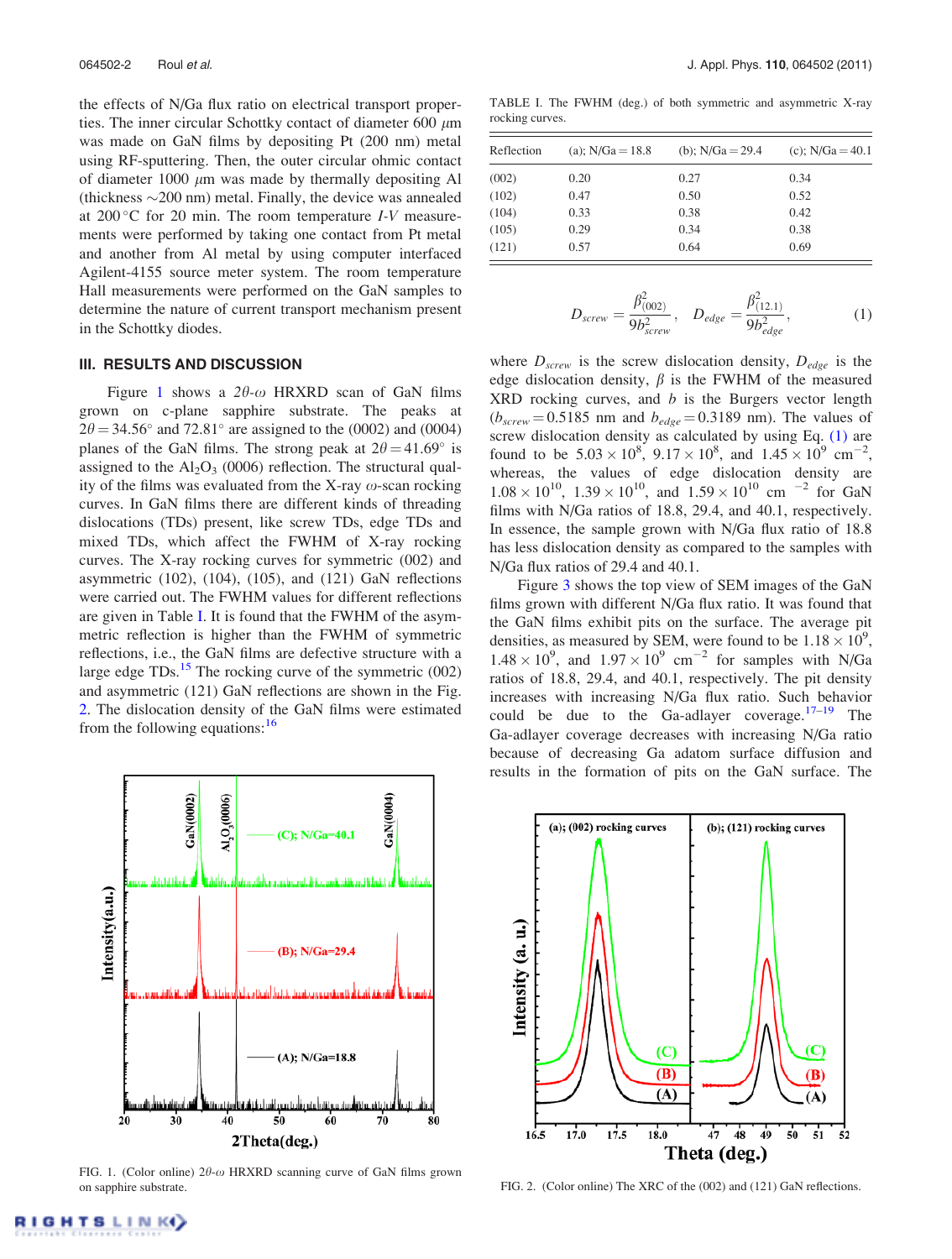

FIG. 3. FE-SEM images of GaN sample grown on sapphire substrate with N/Ga ratios of (a) 18.8, (b) 29.4, and (c) 40.1. The inset shows the crosssectional SEM.

cross-sectional SEM images of the GaN films are shown in inset of Fig. 3. The thicknesses of the GaN films are 198, 236, and 325 nm with N/Ga ratios of 18.8, 29.4, and 40.1, respectively, as found from the cross-sectional SEM.

The room temperature PL spectrum of GaN grown with different N/Ga flux ratio is shown in Fig.  $4(a)$ . The spectrum exhibits an emission peak at around  $\sim$ 3.4 eV, which is usually attributed to the free excitonic transition with radiative emission between valence and conduction bands of GaN. The normalized PL spectrum of GaN is shown in the inset of Fig.  $4(a)$ . The FWHM of the emission peak, which is used to reveal the crystal quality of the film, increases with increas-



FIG. 4. (Color online) (a) The room-temperature photoluminescence spectra of GaN films grown on sapphire substrate. The inset shows the normalized PL spectra. (b) Variation of FWHM and peak position of PL spectra with N/ Ga ratio.

ing N/Ga ratio. The variation of FWHM with flux ratio is given in Fig. 4(b). We also observed a slight shift in peak position with N/Ga ratio, i.e., the PL peak position observed at 3.414, 3.411, and 3.409 eV in GaN films with N/Ga ratios of 18.8, 29.4, and 40.1, respectively. It is known that the PL peak position shifts to a lower energy as the compressive stress in GaN films decreases.<sup>20</sup> The decrease in compressive stress with N/Ga ratio can also be attributed to the increase in film thickness.

In order to investigate and cross check the existence of strain, we have studied the room temperature Raman spectra and the results are shown in Fig. 5. Raman spectra displays  $E<sub>2</sub>$  (high) phonon peaks of the GaN films along with substrate peaks assigned by an asterisk  $(*)$ . The  $E_2$  phonon mode in the spectra can be used to measure the strain of the films.<sup>21</sup> E<sub>2</sub> mode is sensitive to the strain of the GaN crystal and the frequency value of the  $E_2$  mode of strain free GaN is 568 cm<sup>-1</sup>.<sup>22,23</sup> An enlarged view of the  $E_2$  peak is shown in the inset of Fig. 5. The  $E_2$  peak positions observed at 570.0, 569.4, and 568.9  $cm^{-1}$  in GaN films with N/Ga ratios of 18.8, 29.4, and 40.1, respectively, indicate that films are compressively stressed. $^{24}$  The amount of compressive strain decreases with increasing N/Ga ratio. It is observed from Fig. 5 that there is a shift in the  $E_2$  peak of the GaN films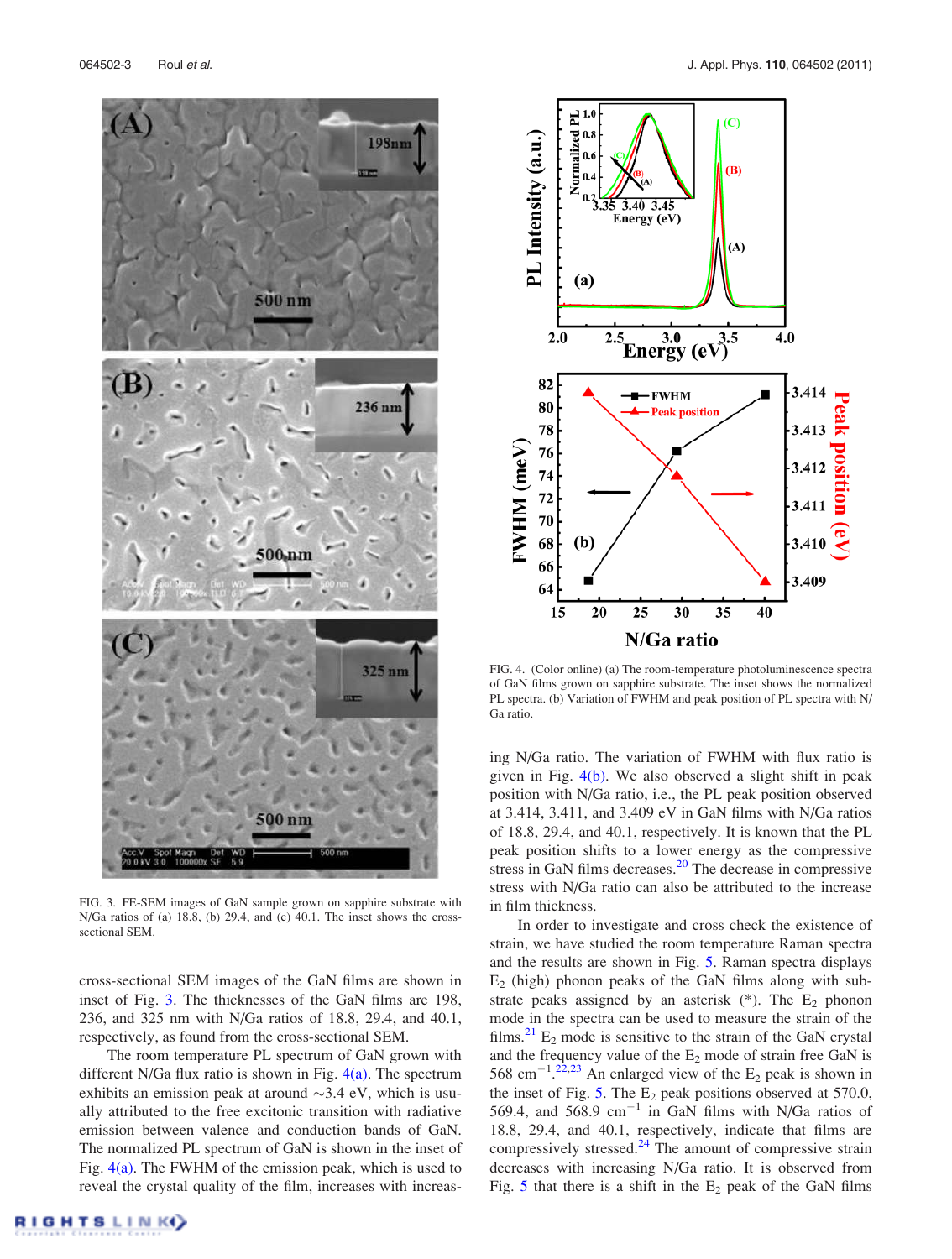

FIG. 5. (Color online) The room-temperature Raman spectra of GaN films grown on sapphire substrate with N/Ga ratios of (a) 18.8, (b) 29.4 and (c) 40.1. The inset shows the zoomed view of the  $E_2$  peak of GaN film along with substrate peaks.

with respect to the N/Ga ratio and is because of the different film thicknesses. The quantitative values of the compressive stress were obtained by using the relation $^{25}$ 

$$
\sigma = \Delta \omega / 6.2 \, \text{cm}^{-1} \text{G} \text{Pa}^{-1},\tag{2}
$$

where  $\sigma$  is the biaxial compressive stress expressed in gigapascal, and  $\Delta\omega$  is the Raman shift in centimeter<sup>-1</sup>. The values of  $\sigma$  were obtained as  $-0.322$ ,  $-0.237$ , and  $-0.151$  $\text{cm}^{-1}$  GPa<sup>-1</sup> in GaN films with N/Ga ratios of 18.8, 29.4, and 40.1, respectively. Thus Raman spectra suggests the presence of strain in the films with respect to the different N/ Ga ratio and is identical with the results obtained from room temperature PL measurements.

Figure  $6$  shows the room temperature *I-V* characteristics of three Schottky diodes fabricated from GaN films with different N/Ga flux ratio. The schematic diagram of the diode is shown in the inset of Fig. 6. It was found that the rectifying



FIG. 6. (Color online) The room-temperature I-V characteristics of Schottky diodes fabricated from GaN films grown on sapphire substrate with N/Ga ratios of (a) 18.8, (b) 29.4, and (c) 40.1. The inset shows the schematic diagram of the Schottky diode.

behavior of the diodes as defined as  $I_F/I_R$ (on/off) at certain applied voltage is strongly dependent on the N/Ga ratio. The on/off ratios at 2 V are 74.39, 16.04, and 9.87 for the diodes with N/Ga ratios of 18.8, 29.4, and 40.1, respectively; i.e., the diode with  $N/Ga = 18.8$  (sample (A)) has good rectifying nature and the rectifying nature of the diodes decreases with increasing N/Ga ratio. In addition, the leakage current at certain reverse bias increases with increasing N/Ga ratio. The leakage current at  $-2 \text{ V}$  is  $1.14 \times 10^{-6}$ ,  $2.62 \times 10^{-5}$ , and  $8.95 \times 10^{-5}$  A for the diodes with N/Ga ratios of 18.8, 29.4, and 40.1, respectively. The increase in leakage current with N/Ga ratio may be due to an increase in pit density as well as screw dislocation density.<sup>26,27</sup> The dislocations in the GaN films act as localized conducting paths, resulting in the increase in leakage current and hence a decrease in the device performance.

In order to determine the current transport mechanism present in the Schottky diodes, we have performed room temperature Hall measurements to get the carrier concentration in the GaN films. The existence of a certain transport mechanism in a metal/semiconductor interface can be predicted by the ratio between the characteristic energy  $(E_{oo})$ and the thermal energy kT. The characteristic energy  $(E_{oo})$  is a parameter related to the tunneling transmission probability that the electron tunnel the barrier and is given by<sup>2</sup>

$$
E_{00} = \frac{h}{4\pi} \left(\frac{N_D}{m^* \varepsilon_s}\right)^{1/2},
$$
 (3)

where  $N_D$  is the carrier concentration of GaN films,  $m^*$  is the effective mass of the electron, and  $\epsilon_s$  is the dielectric constant of GaN. In particular, thermionic emission (TE) is effective whenever  $E_{00}/kT \ll 1$ . On the other hand, thermionic field emission (TFE) is predominant when  $E_{00}/kT \approx 1$ , while the field emission (FE) transport dominates when  $E_{00}$ /  $kT \gg 1.^{29}$  The carrier concentration as found from the room temperature Hall measurements are  $1.7 \times 10^{17}$ ,  $4.2 \times 10^{17}$ , and  $6.4 \times 10^{17}$  cm<sup>-3</sup> in the GaN films with N/Ga ratios of 18.8, 29.4, and 40.1, respectively, Taking the values of  $m^* = 0.2m_o$  and  $\epsilon_s = 9.5\epsilon_o$ , the value of  $E_{oo}/kT$  at room temperature was found to be 0.21, 0.33, and 0.41 for the diodes with N/Ga ratios of 18.8, 29.4, and 40.1, respectively. Since  $E_{00}/kT \ll 1$ , the current transport in the present case is dominated by TE. According to TE theory, where  $qV > 3kT$ , the forward I-V characteristic of a Schottky diode is given  $by^{30-32}$ 

$$
I = I_s \exp\left[\frac{q(V - IR_s)}{\eta kT}\right],\tag{4}
$$

with 
$$
I_s = AA^*T^2 \exp\left(-\frac{\varphi_b}{kT}\right)
$$
, (5)

where  $I_s$  is the saturation current density, T is the absolute temperature,  $A$  is the active device area,  $A^*$  is the Richardson's constant,  $k$  is the Boltzmann constant,  $q$  is the electron charge,  $\varphi_b$  is the Schottky barrier height, and  $\eta$  is the ideality factor. The values of  $\varphi_h$  and  $\eta$  for the Schottky diodes were calculated by fitting Eq. (4) in the linear region of the forward *I*-*V* curves ignoring the series resistance  $(R_s)$ , as shown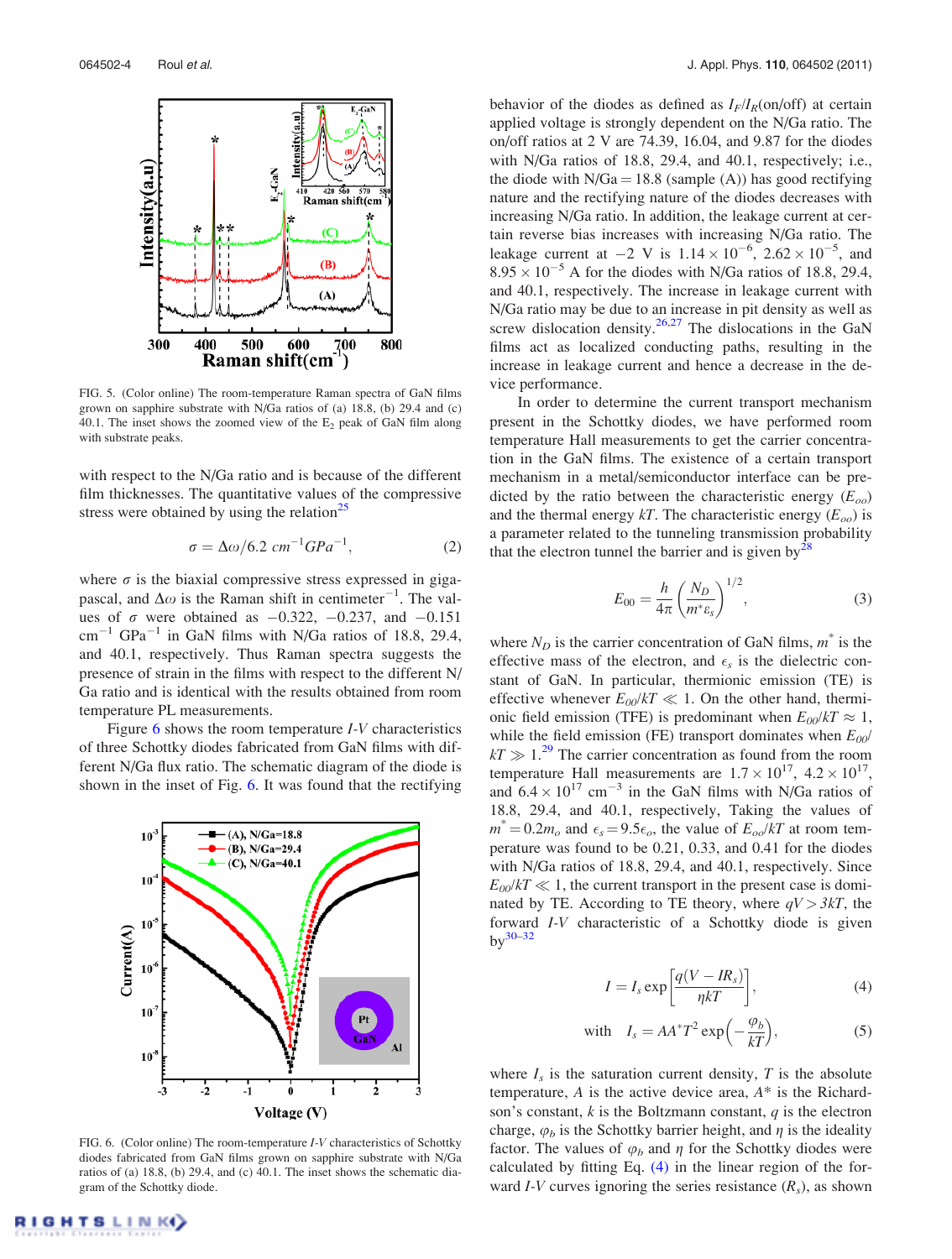in Fig. 7. The value of  $A^*$  for GaN was taken as 26.4 Acm<sup>-2</sup>K<sup>-2</sup>.<sup>33</sup> for our calculations. The values of barrier height  $(\varphi_b)$  were found to be 0.73, 0.67, and 0.62 eV, while the values of ideality factor  $(\eta)$  found to be 2.5, 2.9, and 3 for the diodes with N/Ga ratios of 18.8, 29.4, and 40.1, respectively. The higher value of barrier height (0.73 eV) and lower value of ideality factor (2.5) of the diode fabricated from GaN film with  $N/Ga = 18.8$  indicates a good rectifying nature among them. From Fig. 7, it is seen that only a small region of the I-V curve is linear, while most of the curve is nonlinear. At higher voltages, the current seems to saturate and generally the series resistance appears to dominate the conduction process in this region. Fitting of Eq. (4) without neglecting series resistance did not follow the measured I-V characteristics of three diodes. This result illustrates that in the present case, the thermionic emission over the Schottky barrier is suppressed at higher applied voltages by other current transport mechanisms. At higher applied volt-



FIG. 7. (Color online) (a)–(c) Semi-log plots of I-V characteristics under forward bias.

age, the current transport follows power-law  $(I \sim V^{1.6})$ . This power law is generally attributed to the space-charge-limited current (SCLC) mechanism, $34$  which is observed in the wide bandgap semiconductors. The SCLC mechanism is due to the presence of trapping centers in the GaN films. In undoped GaN films, different kinds of trap levels are present, like nitrogen vacancies, point defects along the dislocation sites and dislocation induced defects, $35$  which act as nonradiative recombination sites and hence controlling the current transport mechanisms at higher applied voltage. In SCLC region, the current conduction strongly depends on the concentration as well as the energy distribution of trapping centers present inside the GaN films. The concentration of trapping centers  $(N_t)$  was found out approximately by using the following relation: $36$ 

$$
V_1 \simeq \frac{qN_t L^2}{\varepsilon_s},\tag{6}
$$

where  $V_I$  is the onset of SCLC conduction process, L is the thickness of the GaN epilayers,  $q$  is the electron charge, and  $\varepsilon_s$  is the dielectric permittivity of the semiconductor. The onsets of SCLC are 0.56, 0.53, and 0.47 V for the diodes with N/Ga ratios of 18.8, 29.4, and 40.1, respectively. Considering the proper values of  $V_1$ ,  $\varepsilon_s$ , and  $L$ , the values of  $N_t$ were found to be  $7.5 \times 10^{15}$ ,  $5.0 \times 10^{15}$ , and  $2.33 \times 10^{15}$  $\text{cm}^{-3}$  the diodes with N/Ga ratios of 18.8, 29.4, and 40.1, respectively.

#### IV. CONCLUSION

Effects of N/Ga flux ratio on structural, morphological, and optical properties of GaN films and on electrical transport properties of Pt/GaN Schottky diodes have been studied. The N/Ga flux ratio is found to play a major role in controlling crystal quality, morphology, and emission properties of GaN films and also on electrical transport property of Pt/ GaN Schottky diodes. The room temperature photoluminescence study reveals a shift in the band-edge emission toward the lower energy with an increase in N/Ga ratio and is attributed to the decrease in compressive stress in the films. The electrical transport properties of Pt/GaN Schottky diodes show a significant increase in leakage current with increase in N/Ga ratio, and it is due to the increase in pit density as well as an increase in dislocation density on the GaN films.

- <sup>2</sup>M. A. Kahn, A. Bhattarai, J. N. Kuzina, and D. T. Olsen, Appl. Phys. Lett. 63, 1214 (1993).
- ${}^{3}$ H. Morkoç, S. Strite, G. B. Gao, M. E. Lin, B. Sverdlov, and M. Burns, J. Appl. Phys. 76, 1363 (1994).
- <sup>4</sup>E. Munoz, E. Monroy, J. L. Pau, F. Calle, F. Omnès, and P. Gibart, J. Phys.: Condens. Matter 13, 7115 (2001).
- <sup>5</sup>M. Asif Khan, M. S. Shur, J. N. Kuznia, Q. Chen, J. Burm, and W. Schaff, Appl. Phys. Lett. 66, 1083 (1995).
- 6 J. F. Muth, J. H. Lee, I. K. Shmagin, R. M. Kolbas, H. C. Casey, B. P. Keller, U. K. Mishra, and S. P. DenBaars, Appl. Phys. Lett. 71, 2572 (1997).
- $7R$ . Averbeck and H. Riechert, *Phys. Status Solidi A* 176, 301 (1999).
- <sup>8</sup>T. Böttcher, S. Einfeldt, V. Kirchner, S. Figge, H. Heinke, D. Hommel, H. Selke, and P. L. Ryder, Appl. Phys. Lett. 73, 3232 (1998).
- <sup>9</sup>C. Adelmann, R. Langer, G. Feuillet, and B. Daudin, Appl. Phys. Lett. 75, 3518 (1999).

<sup>&</sup>lt;sup>1</sup>S. Nakamura, M. Senoh, N. Iwasa, and S. Nagahama, Appl. Phys. Lett. 67, 1868 (1995).